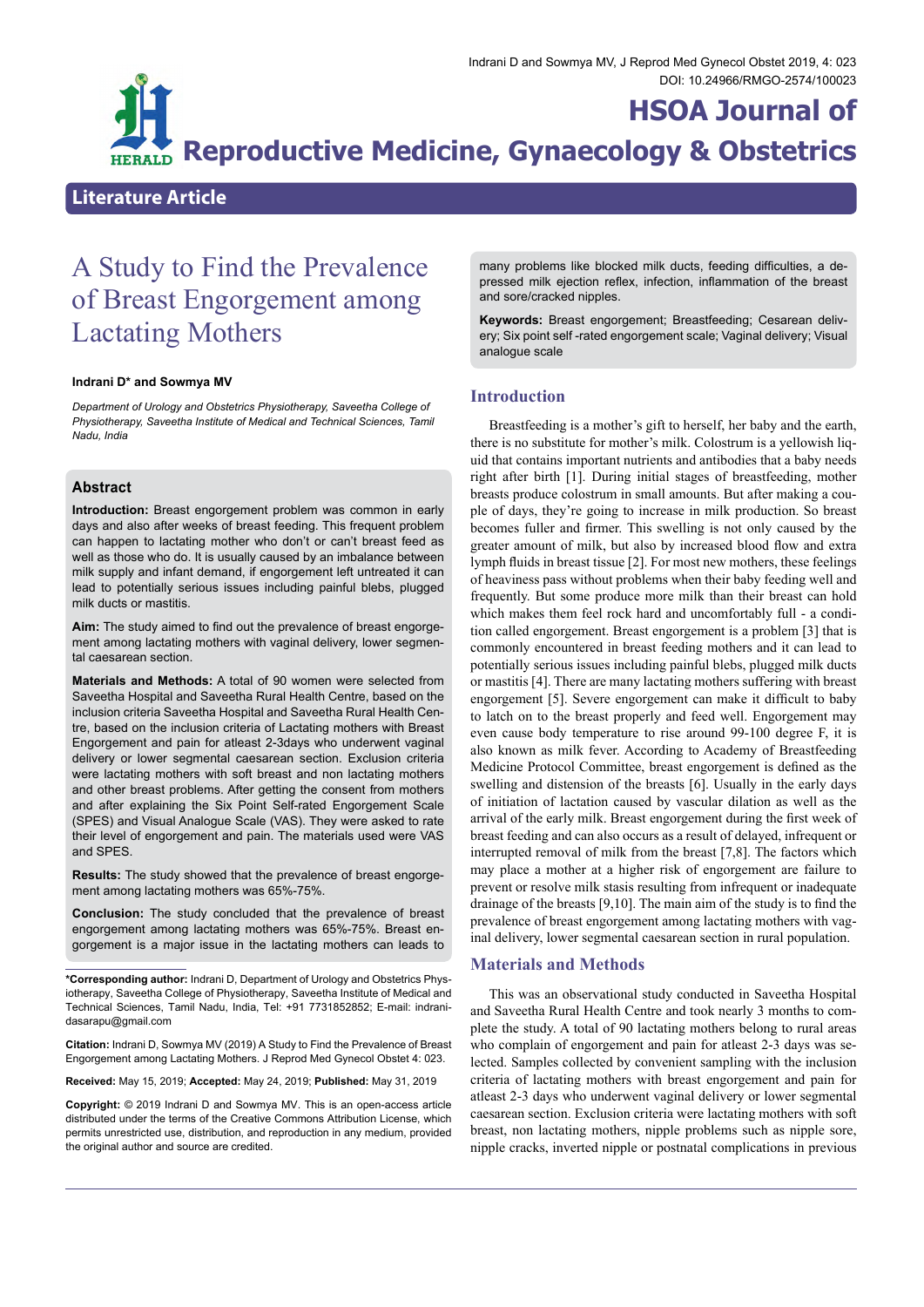• Page 2 of 5 •

her vaginal delivery or lower segmental caesarean section. The patients were fully explained about the study and after getting consent from the mothers. They were also given a detailed explanation about the Six Point Self-rated Engorgement Scale (SPES) [11] and Visual Analogue Scale (VAS) [12]. They were asked to rate their level of engorgement and pain. The outcome measures used were SPES and VAS.

Engorgement was assessed using 6-Point Self Rated Engorgement Scale from 1 to 6 (Figure 1)

- 1- being soft, no change
- 2- being slight change
- 3- being firm, non-tender
- 4- being firm, beginning tenderness
- 5- being firm, tender

6- being very firm, very tender, [Any measure of 3- firm, no tender or more after baseline was the threshold for this subjective rating]



Pain was assessed subjectively by using the visual analogue scale, a subjective measure of self-rated pain on a numerical scale of 1-10 (Figure 2)

- 0- Being no pain
- 1-3 being mild pain
- 3-5 being moderate pain
- 5-7 being sever pain
- 7-9 being very severe pain

9-10 being worst possible pain [10 being the worst possible pain, 5 moderate pain, 0 no pain]. The threshold for pain was having atleast one subsequent pain measure 3points or more above baseline.



The participants in this study belongs to lower socio economic status and had no idea about breast feeding positions, breast care, breast engorgement and problems related to breast.

#### **Results**

Total samples of 90 belongs to rural population were randomly selected as a part of the study. Lactating mothers were asked to rate their level of breast engorgement in their breast, according to SPES and also asked to rate their level of pain according to VAS. This study shows that 59-68 lactating mothers complained engorgement and pain in their breast. The result of the study was 65%-75% (Figure 3, Table 1).



| S. NO          | Name          | Age | <b>6-Point Self Rated</b><br><b>Engorgement Scale</b> | Visual Ana-<br>logue Scale |
|----------------|---------------|-----|-------------------------------------------------------|----------------------------|
| $\mathbf{1}$   | Kamachi       | 28  | $\overline{4}$                                        | 5                          |
| $\overline{c}$ | Meenakshi     | 25  | 5                                                     | $\tau$                     |
| 3              | Rani          | 27  | 5                                                     | $\tau$                     |
| 4              | Roja          | 20  | 6                                                     | 8                          |
| 5              | Sasikala      | 27  | 3                                                     | $\overline{c}$             |
| 6              | Thagan        | 31  | $\mathbf{1}$                                          | $\boldsymbol{0}$           |
| $\overline{7}$ | Srigitha      | 35  | $\mathbf{1}$                                          | $\boldsymbol{0}$           |
| 8              | Archana       | 31  | $\overline{c}$                                        | $\overline{c}$             |
| 9              | Sumitra       | 23  | 5                                                     | $\overline{4}$             |
| 10             | Kamaaktchi    | 31  | 3                                                     | 3                          |
| 11             | Monisha       | 23  | 5                                                     | 6                          |
| 12             | Jenifer       | 23  | 6                                                     | $\overline{7}$             |
| 13             | Anuradha      | 35  | $\mathbf{1}$                                          | $\mathbf{0}$               |
| 14             | Mahizmadhi    | 25  | $\mathbf{1}$                                          | $\boldsymbol{0}$           |
| 15             | Manionmani    | 36  | $\mathbf{1}$                                          | $\boldsymbol{0}$           |
| 16             | Poongothai    | 29  | $\overline{\mathbf{4}}$                               | 8                          |
| 17             | Sindhiya      | 32  | $\mathbf{1}$                                          | $\boldsymbol{0}$           |
| 18             | M. Shanthi    | 40  | $\mathbf{1}$                                          | $\boldsymbol{0}$           |
| 19             | Ramya         | 28  | 3                                                     | $\overline{\mathbf{c}}$    |
| 20             | Priyanka      | 24  | $\overline{4}$                                        | 6                          |
| 21             | Rosemitha     | 23  | 5                                                     | 8                          |
| 22             | Selvi         | 24  | 3                                                     | $\overline{\mathbf{4}}$    |
| 23             | Methilda      | 39  | $\mathbf{1}$                                          | $\boldsymbol{0}$           |
| 24             | Indra         | 29  | $\overline{4}$                                        | 5                          |
| 25             | M. Gowri      | 26  | 6                                                     | 9                          |
| 26             | Meenakshi     | 44  | $\mathbf{1}$                                          | $\boldsymbol{0}$           |
| 27             | Vaishali      | 23  | 3                                                     | $\overline{\mathbf{4}}$    |
| 28             | Umarani       | 36  | $\overline{4}$                                        | 3                          |
| 29             | Joly          | 34  | $\overline{4}$                                        | 3                          |
| 30             | Kavitha       | 38  | 1                                                     | $\mathbf{0}$               |
| 31             | Rajarajeshwai | 38  | $\mathbf{1}$                                          | $\boldsymbol{0}$           |
| 32             | Ishwarya      | 27  | $\overline{4}$                                        | 7                          |
| 33             | Prathisha     | 26  | 5                                                     | 8                          |
| 34             | Mahalakshmi   | 30  | $\mathbf{1}$                                          | $\boldsymbol{0}$           |
| 35             | Joshibha      | 38  | 1                                                     | $\boldsymbol{0}$           |
| 36             | Radhika       | 37  | $\mathbf{1}$                                          | $\boldsymbol{0}$           |
| 37             | Danalakshmi   | 34  | 5                                                     | 6                          |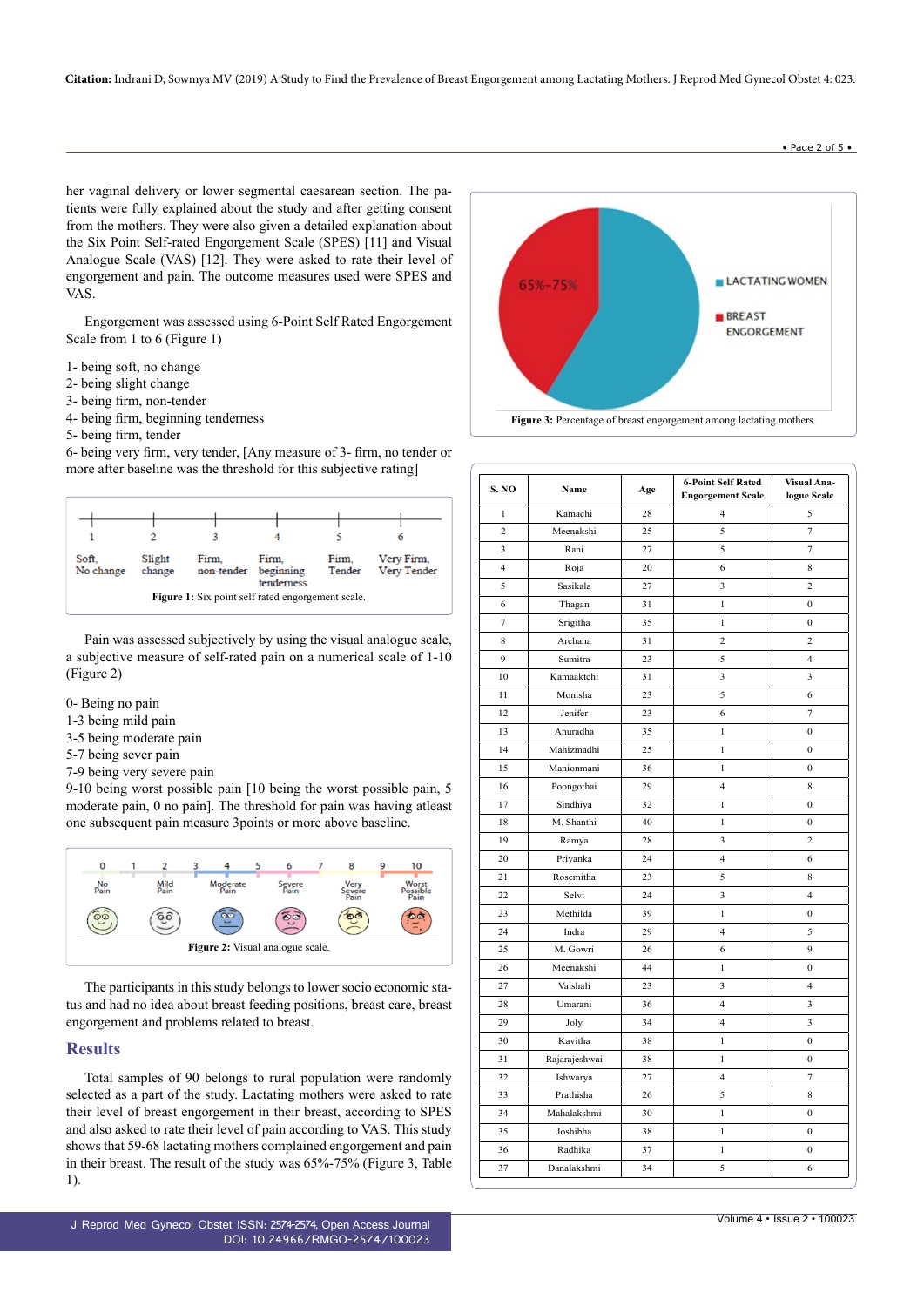| $\bullet$ Page 3 of 5 |  |  |  |
|-----------------------|--|--|--|
|                       |  |  |  |

| 38 | Madhu         | 21 | 6                                                    | 5                |
|----|---------------|----|------------------------------------------------------|------------------|
| 39 | Rohini        | 40 | $\overline{4}$                                       | 5                |
| 40 | Sujitha       | 38 | 5                                                    | 4                |
| 41 | Hema          | 31 | $\overline{4}$                                       | 3                |
| 42 | Kousalya      | 39 | 3                                                    | 8                |
| 43 | Lakshmi       | 35 | $\overline{4}$                                       | 6                |
| 44 | Rohini. M     | 24 | $\overline{4}$                                       | 6                |
| 45 | Fazilath      | 24 | $\overline{\mathcal{L}}$                             | 6                |
| 46 | Devi          | 37 | 6                                                    | 8                |
| 47 | Sylvia        | 38 | 5                                                    | 9                |
| 48 | Babisha       | 24 | $\overline{4}$                                       | 7                |
|    |               |    |                                                      |                  |
| 49 | Heena         | 32 | 3                                                    | 6                |
| 50 | Murrugammal   | 32 | 6                                                    | 7                |
| 51 | Yosodha       | 23 | 3                                                    | 5                |
| 52 | Vijayalakshmi | 28 | 4                                                    | 4                |
| 53 | Janaki        | 25 | 3                                                    | 5                |
| 54 | Amulya        | 28 | 3                                                    | 5                |
| 55 | Malliga       | 33 | $\boldsymbol{2}$                                     | 1                |
| 56 | Anjali        | 24 | 5                                                    | 4                |
| 57 | Ramya         | 33 | 6                                                    | 9                |
| 58 | Rani          | 34 | 1                                                    | 0                |
| 59 | Kamatchi      | 22 | $\overline{4}$                                       | 5                |
| 60 | Sumathi       | 38 | 3                                                    | 2                |
| 61 | Lakshmi       | 31 | $\overline{\mathcal{A}}$                             | 2                |
| 62 | Malliga       | 22 | 5                                                    | 3                |
| 63 | Devika        | 30 | 1                                                    | 0                |
| 64 | Uma           | 29 | 6                                                    | 8                |
| 65 | Komalatha     | 33 | $\overline{4}$                                       | 7                |
| 66 | Sarojini      | 36 | 1                                                    | $\boldsymbol{0}$ |
| 67 | Girija        | 35 | 1                                                    | 2                |
| 68 | Padma         | 33 | $\overline{c}$                                       | $\boldsymbol{0}$ |
| 69 | Bommi         | 36 | $\overline{c}$                                       | 1                |
| 70 | Yasodha       | 28 | 3                                                    | 4                |
| 71 | Bavani        | 34 | $\,1$                                                | 0                |
| 72 | Vanithamani   | 40 | $\overline{\mathbf{c}}$                              | 0                |
| 73 | Padmavathi    | 42 | $\overline{\mathbf{c}}$                              | 0                |
| 74 | Chandrakumari | 27 | 3                                                    | 6                |
|    |               |    | $\overline{4}$                                       | 8                |
| 75 | Vijayalakshmi | 26 |                                                      |                  |
| 76 | Sujitha       | 26 | 3                                                    | 4                |
| 77 | Christina     | 23 | $\overline{\mathcal{L}}$                             | 6                |
| 78 | Mallisharani  | 35 | 1                                                    | 1                |
| 79 | Kanchana      | 28 | $\overline{4}$                                       | 7                |
| 80 | Revathi       | 25 | 5                                                    | 8                |
| 81 | Kalaivani     | 32 | $\mathbf{1}$                                         | $\boldsymbol{0}$ |
| 82 | Elilarsi      | 28 | 6                                                    | 9                |
| 83 | Bharathy      | 21 | 3                                                    | 4                |
| 84 | Kaniyammal    | 33 | 1                                                    | 0                |
| 85 | Meena         | 27 | $\overline{4}$                                       | 5                |
| 86 | Panchavarnam  | 24 | 3                                                    | $\overline{4}$   |
| 87 | Sesikala      | 30 | $\mathbf{1}$                                         | $\boldsymbol{0}$ |
| 88 | Premalatha    | 28 | 5                                                    | 8                |
| 89 | Pavithra      | 24 | 6                                                    | 7                |
| 90 | Valli         | 22 | $\overline{4}$                                       | 8                |
|    |               |    | Table 1: Demographic variables of lactating mothers. |                  |

#### **Discussion**

In this study breast engorgement was self-reported and diagnosed on the answers given by the lactating mothers. This study provides an opportunity to analyze the prevalence of breast engorgement among lactating mothers with vaginal delivery, lower segmental caesarean section. The samples were selected to find the prevalence with the help of Six Point Self-rated Engorgement Scale and Visual Analogue Scale. It is proven that SPES and VAS have their own validity and reliability. The SPES and VAS are valid diagnostic tools used for measuring breast engorgement and pain. SPES and VAS appears to be valid and reliable measures to assess breast engorgement and pain. Among 90 lactating mothers, this study showed that 59-68 lactating mothers complained engorgement and pain. Results showed that 65%-75% lactating mothers suffering with breast engorgement. Clearly health professionals should educate the mother who intends to breast feed that she is most likely to experience some degree of engorgement during the first two weeks post partum and perhaps for a longer duration. The health professional should not assume that the degree of engorgement or pattern is the same for every breast feeding mother. According to Lawrence [13], it is important that back pressure in the milk should be prevented from developing and eventually inhibiting milk production uncomfortable engorgement is best prevented by frequent breast feeding around the clock, since the infant is the most effective mechanism for removal of milk. Applebaum [14] suggest that if the infant is sleepy or sucking is impaired temporarily, the mother's residual milk and high milk tension may be relieved by breast massage and manual expression.

#### **Conclusion**

The study concluded that the prevalence of breast engorgement among lactating mothers were 65%-75% in rural population. At present there is no approved medicine to 'dry up' milk supply and prevent engorgement. We need to identify effective preventive and treatment measures for engorgement with no side effects to mothers and the baby, which not only helps to relieve the discomforts of lactating mother but also helps to promote proper milk to the baby.

#### **References**

- 1. [Godhia ML, Patel N \(2013\) Colostrum its Composition, Benefits as a](https://www.foodandnutritionjournal.org/volume1number1/colostrum-its-composition-benefits-as-a-nutraceutical-a-review/) Nutraceutical - A Review. [Curr Res Nutr Food Sci 1: 37-47.](https://www.foodandnutritionjournal.org/volume1number1/colostrum-its-composition-benefits-as-a-nutraceutical-a-review/)
- 2. [Newton M, Newton NR \(1951\) Postpartum engorgement of the breast.](https://www.ajog.org/article/0002-9378(51)91418-4/abstract) [American Journal of Obstetrics Gynecology 61: 664-667.](https://www.ajog.org/article/0002-9378(51)91418-4/abstract)
- 3. [Hill PD, Humenick SS \(1994\) The occurrence of breast engorgement. J](https://www.ncbi.nlm.nih.gov/pubmed/7619260) [Hum Lact 10: 79-86.](https://www.ncbi.nlm.nih.gov/pubmed/7619260)
- 4. [Hewat RJ, Ellis DJ \(1987\) A comparison of the effectiveness of two meth](https://www.ncbi.nlm.nih.gov/pubmed/3646890)[ods of nipple care. Birth 14: 41-45.](https://www.ncbi.nlm.nih.gov/pubmed/3646890)
- 5. [Humenick SS, Hill PD, Anderson MA \(1994\) Breast engorgement: Pat](https://www.ncbi.nlm.nih.gov/pubmed/7619261)[terns and selected outcomes. J Hum Lact 10: 87-93.](https://www.ncbi.nlm.nih.gov/pubmed/7619261)
- 6. [Academy of Breastfeeding Medicine Protocol Committee, Eglash A](https://www.ncbi.nlm.nih.gov/pubmed/21548822) [\(2010\) ABM clinical protocol #8: human milk storage information for](https://www.ncbi.nlm.nih.gov/pubmed/21548822) [home use for full-term infants \(original protocol March 2004; revision #1](https://www.ncbi.nlm.nih.gov/pubmed/21548822) March 2010). [Breastfeed Med 5: 127-130.](https://www.ncbi.nlm.nih.gov/pubmed/21548822)
- 7. [Lee WT, Lui SS, Chan V, Wong E, Lau J \(2006\) A population-based survey](https://www.ncbi.nlm.nih.gov/pubmed/16837431) [on infant feeding practice \(0-2 years\) in Hong Kong: breastfeeding rate](https://www.ncbi.nlm.nih.gov/pubmed/16837431) [and patterns among 3,161 infants below 6 months old. Asia Pac J Clin](https://www.ncbi.nlm.nih.gov/pubmed/16837431) [Nutr 15: 377-387.](https://www.ncbi.nlm.nih.gov/pubmed/16837431)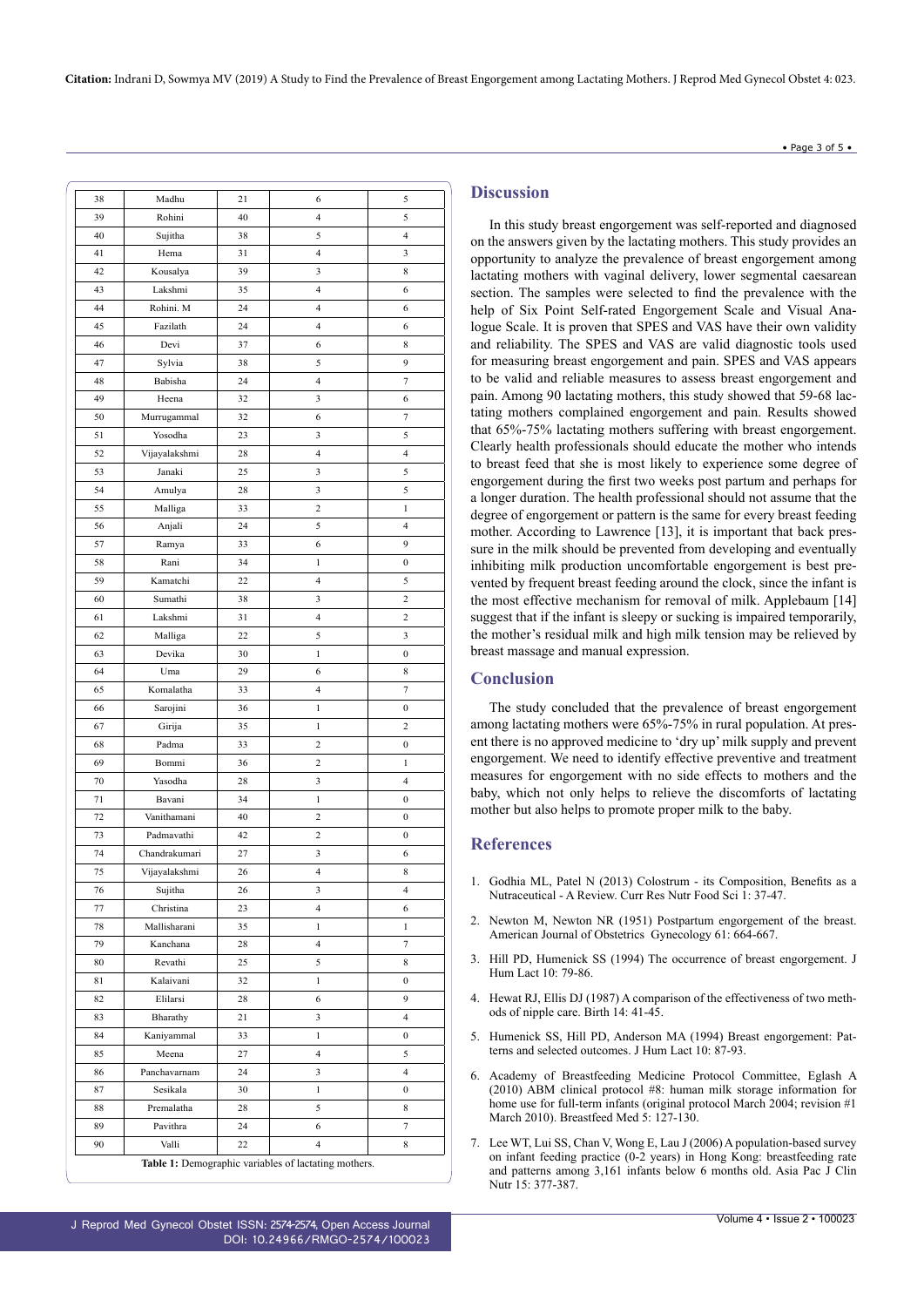**Citation:** Indrani D, Sowmya MV (2019) A Study to Find the Prevalence of Breast Engorgement among Lactating Mothers. J Reprod Med Gynecol Obstet 4: 023.

- 8. [Priyanka P, Basavaraj C, Ramannavar A, Kurhade G, Kurhade A, et al.](https://www.oatext.com/pdf/IMM-3-203.pdf) [\(2016\) Comparative effect of ultrasound therapy with conventional thera](https://www.oatext.com/pdf/IMM-3-203.pdf)[py on breast engorgement in immediate post-partum mothers: A random](https://www.oatext.com/pdf/IMM-3-203.pdf)[ized controlled trial. Integr Mol Med 3: 553-558.](https://www.oatext.com/pdf/IMM-3-203.pdf)
- 9. [Arora S, Vatsa M, Dadhwal V \(2008\) A Comparison of Cabbage Leaves](https://www.ncbi.nlm.nih.gov/pubmed/19876476) [vs. Hot and Cold Compresses in the Treatment of Breast Engorgement.](https://www.ncbi.nlm.nih.gov/pubmed/19876476) [Indian J Community Med 33: 160-162.](https://www.ncbi.nlm.nih.gov/pubmed/19876476)
- 10. [de Sousa L, Haddad ML, Nakano AM, Gomes FA \(2012\) \[A non-pharma](https://www.ncbi.nlm.nih.gov/pubmed/22576554)[cologic treatment to relieve breast engorgement during lactation: an inte](https://www.ncbi.nlm.nih.gov/pubmed/22576554)[grative literature review\]. Rev Esc Enferm USP 46: 472-479.](https://www.ncbi.nlm.nih.gov/pubmed/22576554)
- 11. [Brown D, Langdon C \(2014\) Does Kinesio Elastic Therapeutic Taping](https://connect.springerpub.com/content/sgrcl/5/2/67) [Decrease Breast Engorgement in Postpartum Women? Clinical Lactation](https://connect.springerpub.com/content/sgrcl/5/2/67) [\(Vol 5\).](https://connect.springerpub.com/content/sgrcl/5/2/67)
- 12. [McLachlan Z, Milne EJ, Lumley J, Walker BL \(1991\) Ultrasound treat](https://www.ncbi.nlm.nih.gov/pubmed/25026196)[ment for breast engorgement: A randomised double blind trial. Aust J](https://www.ncbi.nlm.nih.gov/pubmed/25026196) [Physiother 37: 23-28.](https://www.ncbi.nlm.nih.gov/pubmed/25026196)
- 13. [Lawrence RA \(1989\) Breastfeeding: A guide for the medical profession.](https://www.popline.org/node/366163) [St. Louis, Missouri, USA. Pg no: 652.](https://www.popline.org/node/366163)
- 14. [Applebaum RM \(1970\) The modern management of successful breast](https://www.ncbi.nlm.nih.gov/pubmed/5419106) [feeding. Pediatr Clin North Am 17: 203-225.](https://www.ncbi.nlm.nih.gov/pubmed/5419106)